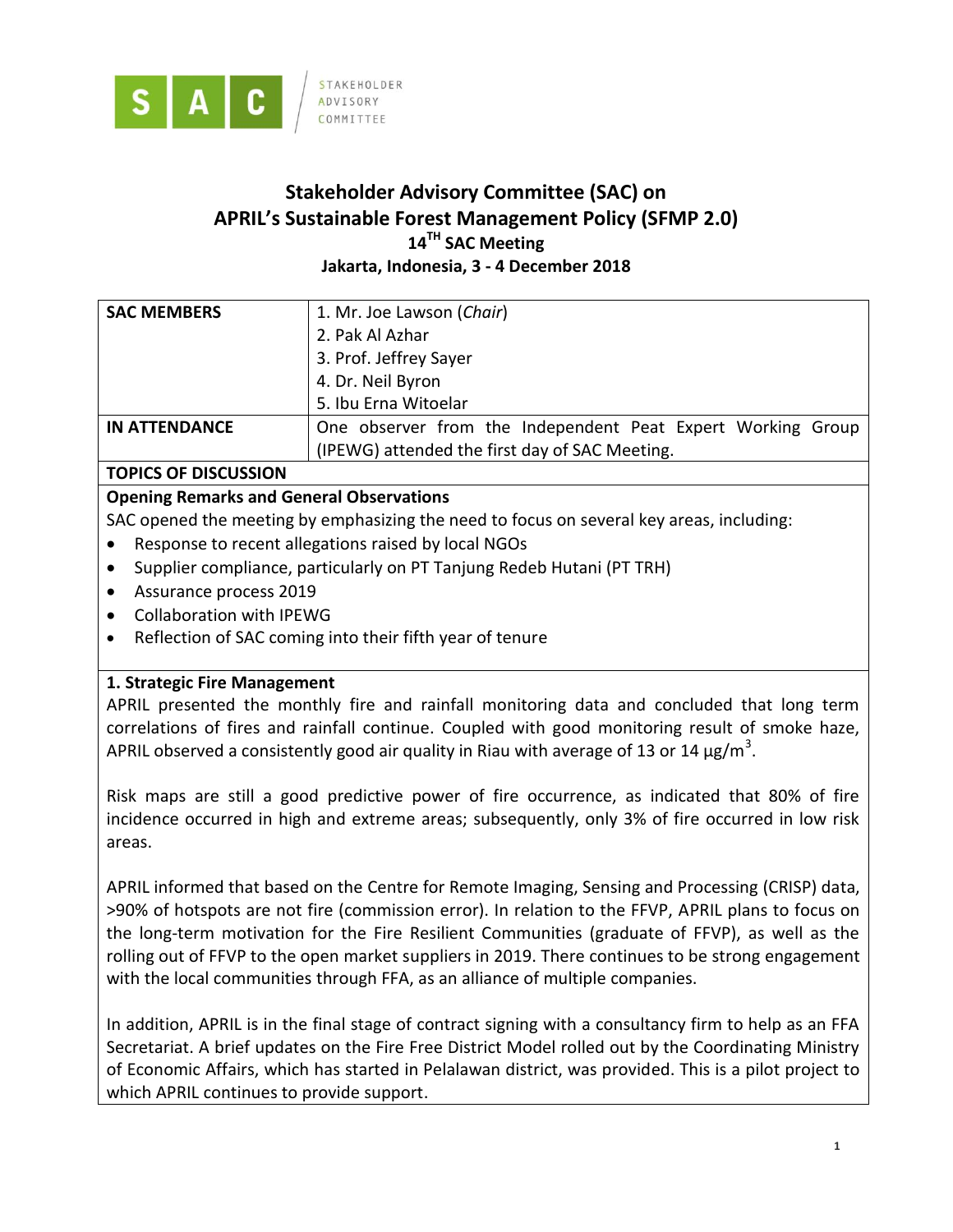

### **SAC Response**

The SAC appreciates APRIL's work towards broadening the impact of fire prevention program outside of APRIL's concession areas. The SAC has recommended that APRIL share the best practice of strategic fire management to a wider, national audience and recognizes the significant progress APRIL is making.

### **2. Conservation Forest Management**

A recap of APRIL's Conservation Forest Framework's elements was presented. Based on SAC's previous recommendations, APRIL is conducting the conservation forest mapping that includes a 5 km range of areas outside the concession, as an attempt to identify critical external links to larger intact forest area. In parallel, APRIL maintains the mapping of internal links between patches. APRIL seek feedback from the SAC as to the level of influence that APRIL can have outside its concession area.

APRIL has completed the conservation management matrix, consisting of the six HCV criteria, to be disseminated to estate managers. With the ownership at estate level, APRIL is planning to roll out training for implementation of the conservation management framework.

# **SAC Response**

SAC acknowledge APRIL's consistent efforts in implementing the conservation forest management using integrated landscape approach. The SAC commends APRIL for its efforts in identifying significant high conservation areas outside of its concessions and recognizing the potential importance of these during its prioritization process. SAC encourage APRIL to do collaboration in substantive level with other peer companies.

### **3. Community Forestry**

Currently, APRIL is working with two cooperatives, Marga Madani and Padu Pilihan, in piloting the integrated HCS assessment, which includes HCV, HCS and FPIC process. In terms of FPIC process, APRIL has conducted extensive socialization and received feedback from the local communities.

The most critical issue emerged only during the final consultation - Padu Pilihan cooperative claimed that they own approximately 225 ha of Marga Madani cooperative's land. This land tenure issue must be resolved prior to reaching any final agreement. As of now, within the ~1,000 ha pilot area, only 305 ha can be developed. Following the submission of final report to the HCSA Steering Group, with the support of a technical services firm, APRIL is awaiting the peer review of the report. APRIL projects this process to be finished within the next 6-9 months.

# **SAC Response**

The SAC inquired about the receptiveness of the local community towards this piloting process of the HCS assessment. It recognizes APRIL's confirmation that one of the biggest challenges in the contract model is to make sure that the community still gains incentives.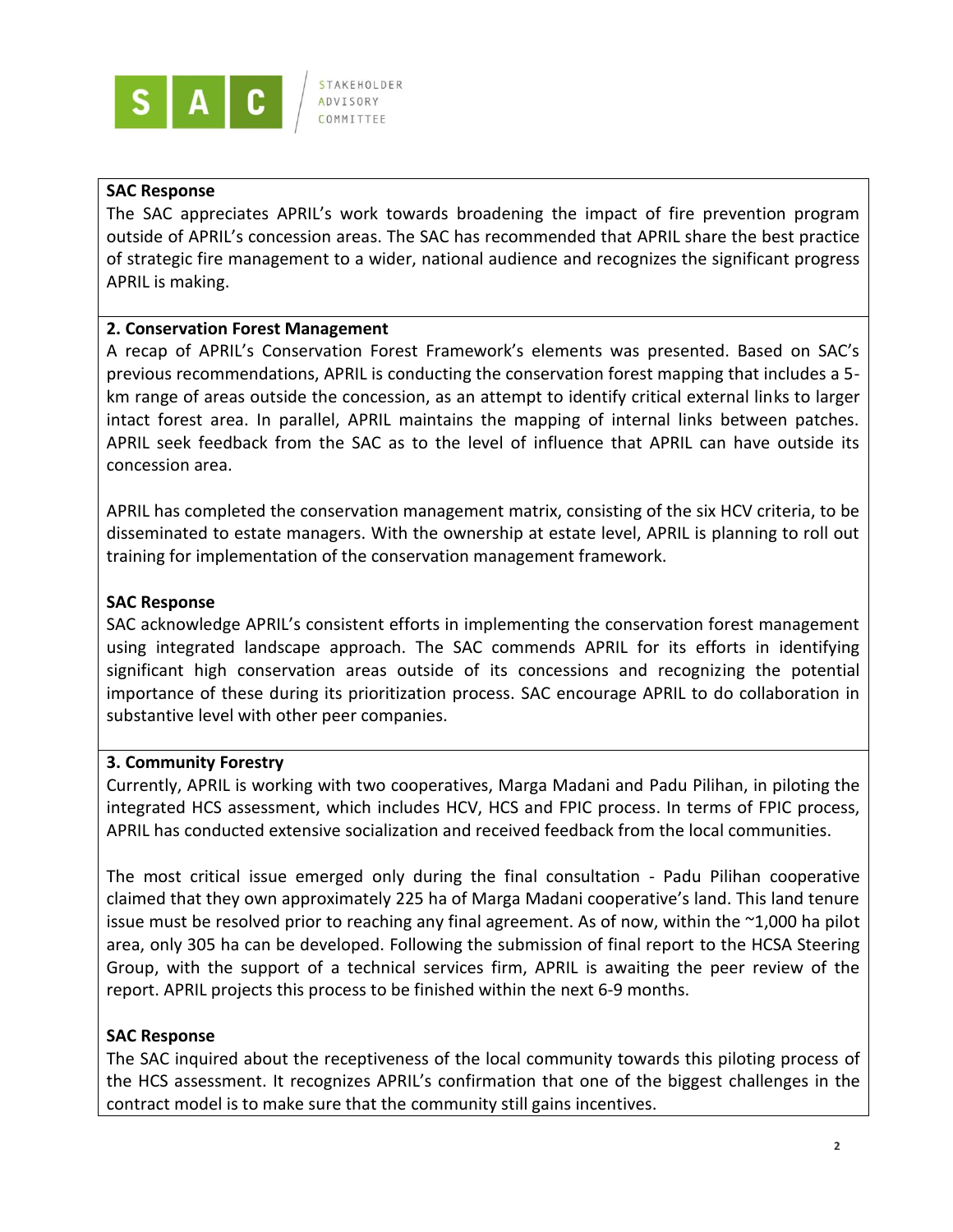

The SAC understands that the conduct of HCS assessment prior to any new development is part of APRIL's SFMP 2.0 commitment. However, the HCS methodology can be a long, complicated, and expensive process to be implemented at the community level. The SAC has reservations regarding the feasibility of utilizing HCS as a means to configure community forestry. Complicated programs may actually impede, or discourage, the development of community forestry.

# **4. Supplier Compliance**

APRIL's supplier compliance seeks to strengthen the following areas:

- Re-assessing supplier information prior to wood purchase contract extension
- Revise due diligence system to include RKT plans for development
- Re-focus Land Cover Change (LCC) monitoring
- Continue engaging suppliers to strengthen relationship and gain trust for support of SFMP 2.0

APRIL has revised its due diligence system, which includes an expanded list of mandatory documents requested in advance of site visit for desktop analysis. APRIL added more verifiers to ensure risk assessment and risk mitigation actions are agreed with Suppliers prior to contract approval by Sustainability Director.

### **SAC Response**

The SAC appreciates the progress made by APRIL in relation to suppliers' compliance, particularly in response to the recent allegations involving one of its open market suppliers. The SAC acknowledged there has been improvement made to the due diligence process and agrees with APRIL's decision to cut ties with suppliers who, regardless of APRIL's efforts, do not comply.

The SAC recommended APRIL amend the due diligence system such that correspondence includes a time-bound element to compliance requests. The 2019 KPMG assurance will continue its focus on open market suppliers to facilitate continued improvement.

### **5. Restorasi Ekosistem Riau (RER)**

As of October 2018, RER made a notable progress from the production of native seedlings, the forest restoration work, and the blocking of old canals for hydrological restoration. RER maintains good record of monthly rainfall, fire danger ratings (FDR), and water table. RER continuously engages with the local community through a wide range of activities, including eco education, clean & healthy living, RER employee volunteering, and provision of clean water facility in Padang Island as well as demonstration plot of aquaculture.

The activity of fish catches in Serkap River showed that the average monthly catch reached 376 kg in October 2018, almost double the average in 2017. Intensification of no-burning farming is still ongoing as part of partnership with Bidara and received positive recognition from Pelalawan District.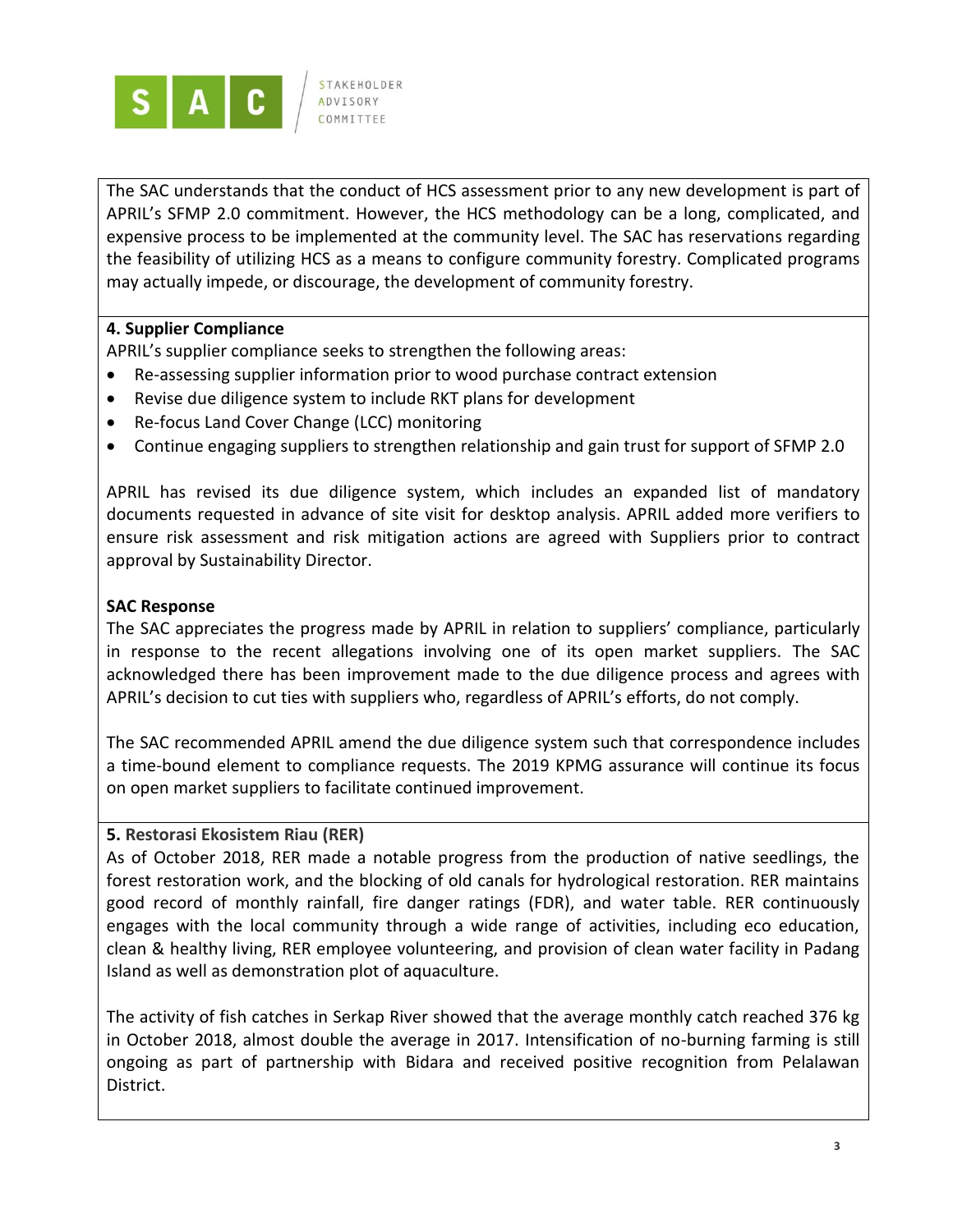

A preliminary Odonata survey was conducted in September, resulting in the identification of more than 20 species that have not been previously recorded in Riau Province or on mainland Sumatra. Challenges to be managed are illegal logging in Padang island and bird poaching in Kampar Peninsula. RER brings support from relevant government agencies for mediation and enforcement. A wide array of outreach has been done by the RER team, including participation in national and international conferences, sharing forum with local NGOs, and visits to RER by different set of stakeholders, of which continues to raise a positive awareness.

### **SAC Response**

The SAC continues to be impressed with the RER program and the documentary potential for communication to external stakeholders. The SAC encourages RER to create more series to the video documentary with Indonesian narrators.

SAC encourages RER to continue to work towards finding a solution to solve the isolated cases of illegal logging and bird poaching issue. RER should seek collaboration opportunities with bird conservation communities.

**The SAC recognizes the challenges law enforcement faces in areas such as the RER. To address issues such as illegal logging, encroachment or poaching, effective engagement with Polisi Hutan (Forestry Police) may be required. Potential methods to improve engagement should be discussed during the next SAC/RER interaction.**

### **6. GHG Monitoring**

APRIL explained the GHG monitoring that is currently done in three locations representing different types of land uses: native forest, plantation forest, and mixed land use. The selection of the sampling areas will allow the examination of land use changes' effects on the GHG exchange, or net GHG footprint. Eddy covariance technique is used in the measurement, since the technique assesses all vertical emission and removal pathways, and takes into account both temporal and spatial variability. As a preliminary result, APRIL observed a diurnal pattern of  $CO<sub>2</sub>$  exchange, where the ecosystem acts as a sink of  $CO<sub>2</sub>$  during sun hours and turning into a source of  $CO<sub>2</sub>$  during the non-sun hours. The assessment of  $CH_4$  exchange found out that native forests emit twice  $CH_4$  as compared to the plantation forestry. The research is conducted in collaboration with external experts, including the IPEWG. All the work that has been done in GHG monitoring will eventually result in peer-reviewed scientific publications. So far, the research has been shared at international and national scientific conferences.

### **SAC Response**

The SAC encourages APRIL to strengthen its commitment towards climate change mitigation while helping the Government of Indonesia achieve a better understanding of the relative importance of different sources of GHG emissions.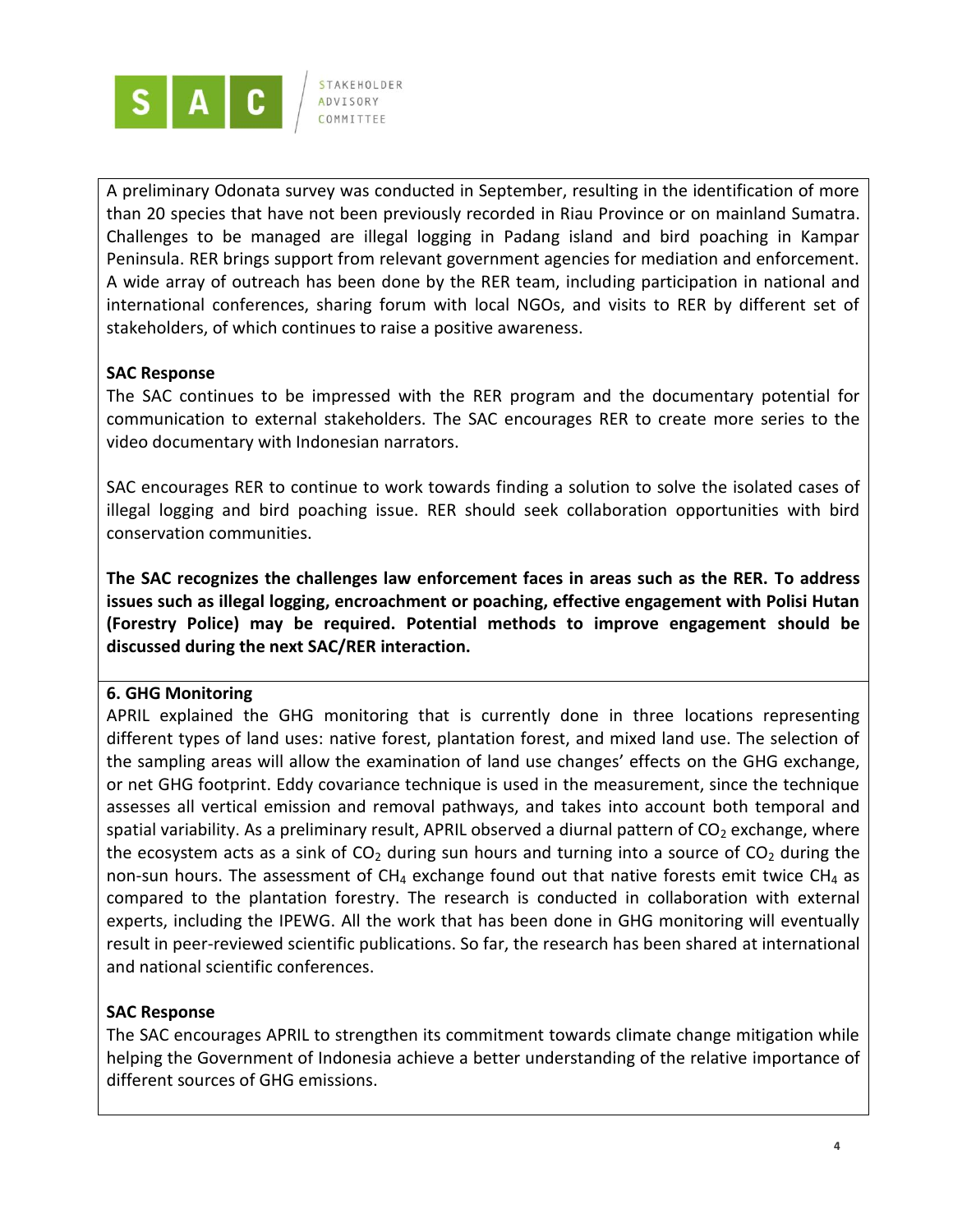

APRIL should share its research findings with the rest of Indonesia regarding how significant carbon reduction can be the result of better and responsible peatland management. APRIL should be a model for other industrial players to contribute to the national GHG emissions reduction.

#### **7. Assurance Process 2019**

KPMG reviewed the assurance process that took place in 2018 (covering 2017 reporting) which involved a comprehensive review of indicators, including stakeholder consultations on the indicator list, a planning visit, a presentation of the proposed work plan and assurance scope to the SAC and stakeholders, followed by a full scope assurance engagement (all indicators) including field visits, and a finalization of the assurance engagement by presentation of results to SAC and stakeholders. The audit covered a total of 45 indicators and the audit results including APRIL action plans have been publicly shared.

In preparing for the 2019 assurance process, KPMG encouraged SAC and APRIL to revisit the overall objective of the monitoring process and stakeholder's expectation of APRIL, SAC and the assurance process.

KPMG also presented a draft list of recommended indicators for 2019 assurance process, based on several factors: External stakeholder interest, risk levels, trends in historic indicator performance, open non compliances (NCs) or Opportunities for Improvement (OFIs) and knowledge of existing data. Moreover, KPMG proposed a timeline for the assurance engagement, with the option of deep-dives into targeted emerging issues.

### **SAC Response**

The SAC has discussed various options and decided to request that KPMG perform an assurance on a subset of high-risk indicators, coupled with a deep dive into additional topics of interest and emerging issues. The SAC acknowledges that issues are continuously evolving, at a certain point in time some issues might be more relevant than others. The assurance process will always need to keep into account these factors when coming up with the indicators. Additionally, the SAC's view is the existing set of 45 indicators is too much information on too many different things - there is a need to consider which ones have high consequences and which ones are of lower priority. The SAC also believes that higher emphasis should be placed on local impacts and benefits.

### **8. Independent Peat Expert Working Group (IPEWG)**

IPEWG revisited its Phase 2 objectives, consisting of building understanding, responsible peatland operations and long term vision. Additionally IPEWG also reaffirms the goals and role of IPEWG which is to ensure that the peatlands managed by APRIL and its supply partners balance production and conservation, are resilient and potentially net carbon neutral in the long term. IPEWG focuses on APRIL's production areas, to optimize operational management; conservation areas, for management and protection; and restoration areas.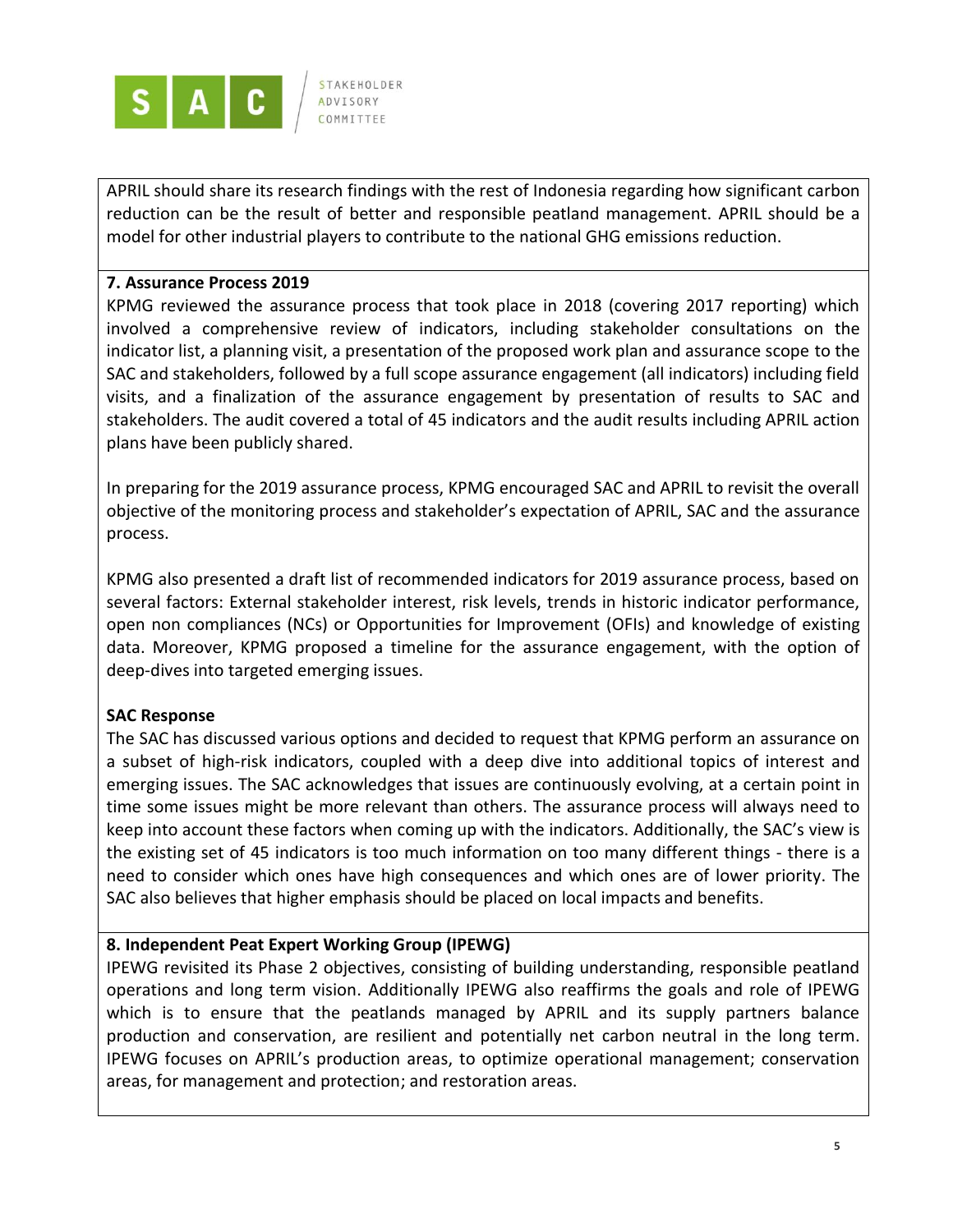

In the production areas, IPEWG is committed to several activities, including reviewing the results of modelling to understand ways to minimize subsidence and emissions over an acacia rotation; preventing fire; and growing acacia at higher water table. In conservation areas, the IPEWG has reviewed carbon emission data from RER.

Finally in restoration areas, multiple trials were conducted with different native species planted in different ways in different situations. Going forward there will be further work on water table depth versus peat moisture, and adding two Indonesian members in 2019.

### **SAC Response**

The SAC was impressed with the work of IPEWG and acknowledges the contribution that it has made into improving APRIL's peatland management operations. The SAC believes it is important that new information be disemminated to stakeholders, including policy makers, such that this information has value beyond just APRIL.

The SAC does not advocate a formal outreach to policy makers, but rather take advantage of informal engagement to disseminate information, while encouraging community interest. The additional Indonesian IPEWG members, as well as current Indonesian IPEWG and SAC members, could be helpful in this regard. The SAC encourages more research to focus on the impacts of responsible peatland management to carbon emission reduction.

#### **Regulatory Updates**

APRIL provided updates on two new Regulations issued by the Ministry of Environment and Forestry (MoEF): Regulation nos. P.22/2018 and P.26/2018. Both regulations pertain to the introduction of the nation-wide Online Single Submission (OSS) system and its roll out for the application of all environmental licenses.

While during the transition period APRIL expects potential delays in securing licenses, in the longrun, the use of OSS would expedite license processing at the MoEF.

### **SAC Response**

The SAC took note of the update and looks forward to the full implementation of the Online Single Submission system.

#### **Peat Restoration Plan**

APRIL presented its peat restoration plan to the SAC. To comply with the landscape approach of peatland management on a Peat Hydrological unit (*Kawasan Hidrologis Gambut /KHG*), it is really important to identify the peat dome area within the water reservoir, citing the definition of peat dome as an area that has highest elevation point within Peat Hydrological Unit, consistent with Ministry of Environment and Forestry Regulation No. 14/2017.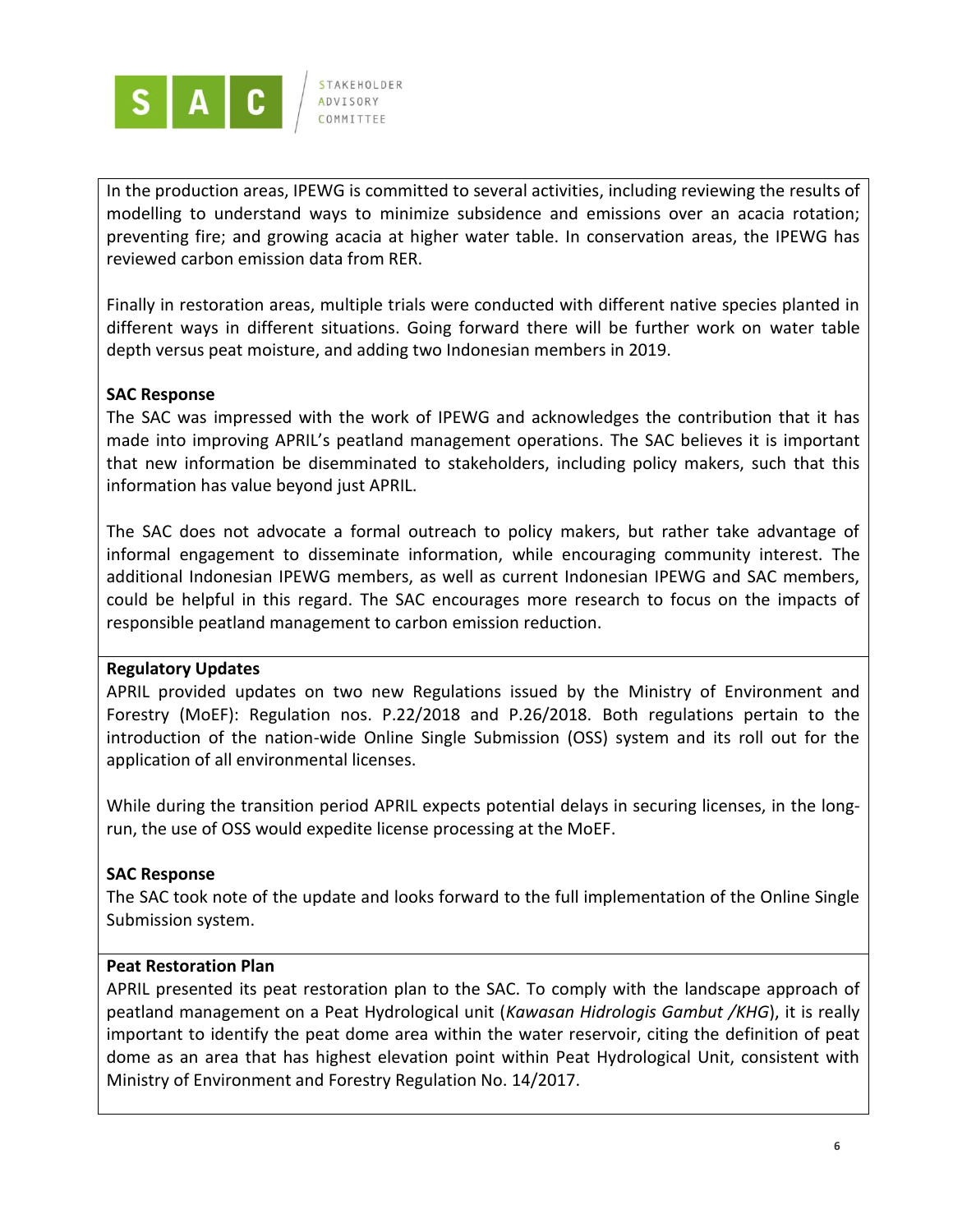

To obtain information of the peat dome, a topography map was required. APRIL informed the SAC that APRIL has invested in data collection mainly through WorlDEM and LiDAR at a landscape scale as a supplement to the topography data generated from: a) ground topography surveys and periodic update at the end of each forest plantation rotation; b) high resolution imagery, aerial photography and different GPS measurement systems.

**The restoration activities are now being implemented in compliance with the plan approved by the MoEF.**

### **SAC Response**

SAC welcomed the updates from APRIL regarding the peatland restoration plan and its efforts to refine a program for native species planting. The SAC encouraged APRIL to continue the trial of native species planting, such that it will achieve the success criteria set forth by the Government of Indonesia (minimum number of plants per ha, vegetation diversity, and average diameter). The IPEWG is engaged in assisting APRIL in this effort.

### **Response to NGO Allegations**

APRIL presented the response on several allegations communicated by some Riau-based NGOs to the SAC in September 2018. The allegations referred to last year's RKU revision process, past fire incidents and land disputes in APRIL and Supply Partners' concessions. APRIL looked into each allegation and conducted an internal review, including historical research as some of the cases dated back to 2011.

APRIL presented the results of the internal review, including an overview of the steps taken in 2017 in relation to the RKU revision as published in a **stakeholder update** of December  $6<sup>th</sup>$  2017. While updating the SAC, APRIL noted that some of the allegations refer to old supply partners that are no longer part of APRIL's supply chain, or to companies outside of the forestry sector. With regards to fire incidents, APRIL pointed out that the most recent ones had been assured by KPMG during the 2016 and 2017 Assurance Reviews as initiated by third parties.

### **SAC Response**

SAC reviewed and was satisfied with the response prepared by APRIL on the recent allegations communicated by local NGOs to SAC in a meeting in September 2018. However, SAC insisted that the full response from APRIL should be translated to Bahasa Indonesia and communicated directly to the concerned NGOs. A meeting in Pekanbaru between SAC and the concerned NGOs is scheduled to discuss this further.

### **Community Development**

APRIL has been proactively developing various programs for community development in the past year, which include activities in education, health, agriculture, socio-culture and infrastructure, and support to SMEs.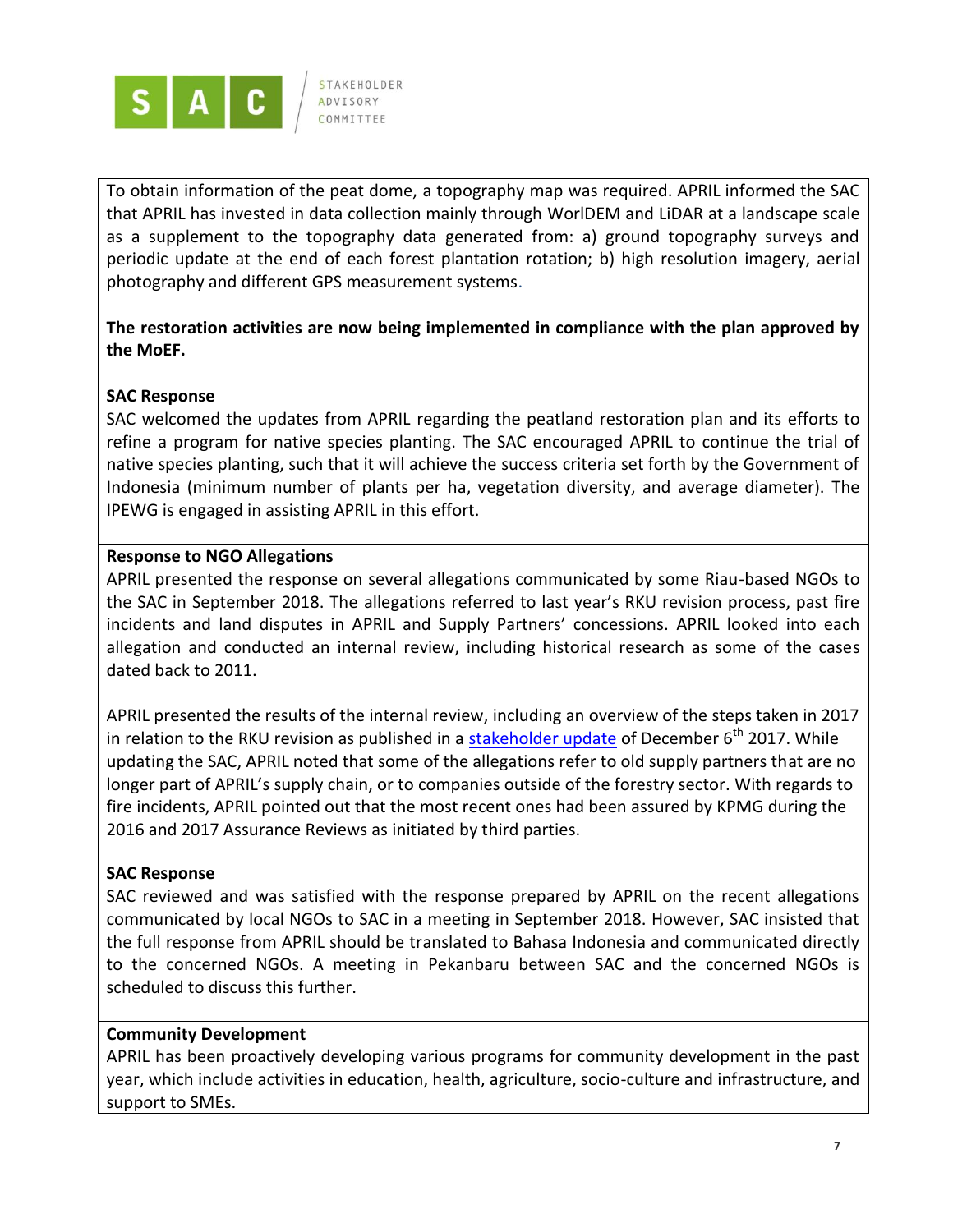

All of these programs are intended for communities spread across 13 sectors around APRIL operations in five regencies in Riau Province, and are linked to the SDGs as a guideline for APRIL to achieve a sustainable business operation. In 2018, the highlights are for the transfer of School Improvement Program (PP) from Tanoto Foundation to APRIL Community Development Program since August 2018, continuing provision of scholarship (300 high school scholars and 100 university scholars), partnering with two vocational schools in Pekanbaru and Pangkalan Kerinci on Vocational Program, empowering farmers with the One Village One Commodity initiative and continuing support to SMEs growth, as well as the rehabilitation of Istana Peraduan Siak. The heritage site's rehabilitation will continue to roll out in 2019, along with Pangkalan Kerinci city development.

### **SAC Response**

SAC is impressed with the level and variety of the activities conducted by APRIL. In addition, the SAC encouraged APRIL to continue to empower the communities so that they eventually become self-reliant. Partnerships with other stakeholders will also be effective if communities are empowered.

### **SDG Impact Analysis**

The Phase IA of SDG Impact Analysis has been completed, where selection of priority goals were made. APRIL identified its priority goals as Core, Catalytic and Contributed. Following the goal prioritization, a set of six targets was selected as the first batch to undergo a baseline data collection for the development of an impact assessment framework.

Afterwards, batch 2 targets will be rolled out with identification of interventions as the end-result of the impact measurement in 2019. Moving forward, APRIL will continue its external communication and outreach of the SDG impact analysis, and roll out the SDG impact assessment to all employees and to other RGE Business Groups.

### **SAC Response**

SAC recognized the progress that APRIL has shown to use the SDGs as the framework for its future strategy. SAC encourage APRIL to keep focusing on building partnership related to APRIL's core issues. SAC recognized the synergy between the interventions of APRIL and Tanoto Foundation, leading towards significant, blended financing opportunities.

### **International, National and Local Communication Updates**

In 2018, the national and local communication programs have achieved significant progress, such as the solid credentials on fire prevention/suppression, development of digital presence, coverage in and partnership development with national and local target media. While noting the achievements, APRIL acknowledged that there is still opportunity to improve its communication particularly with national and local stakeholders.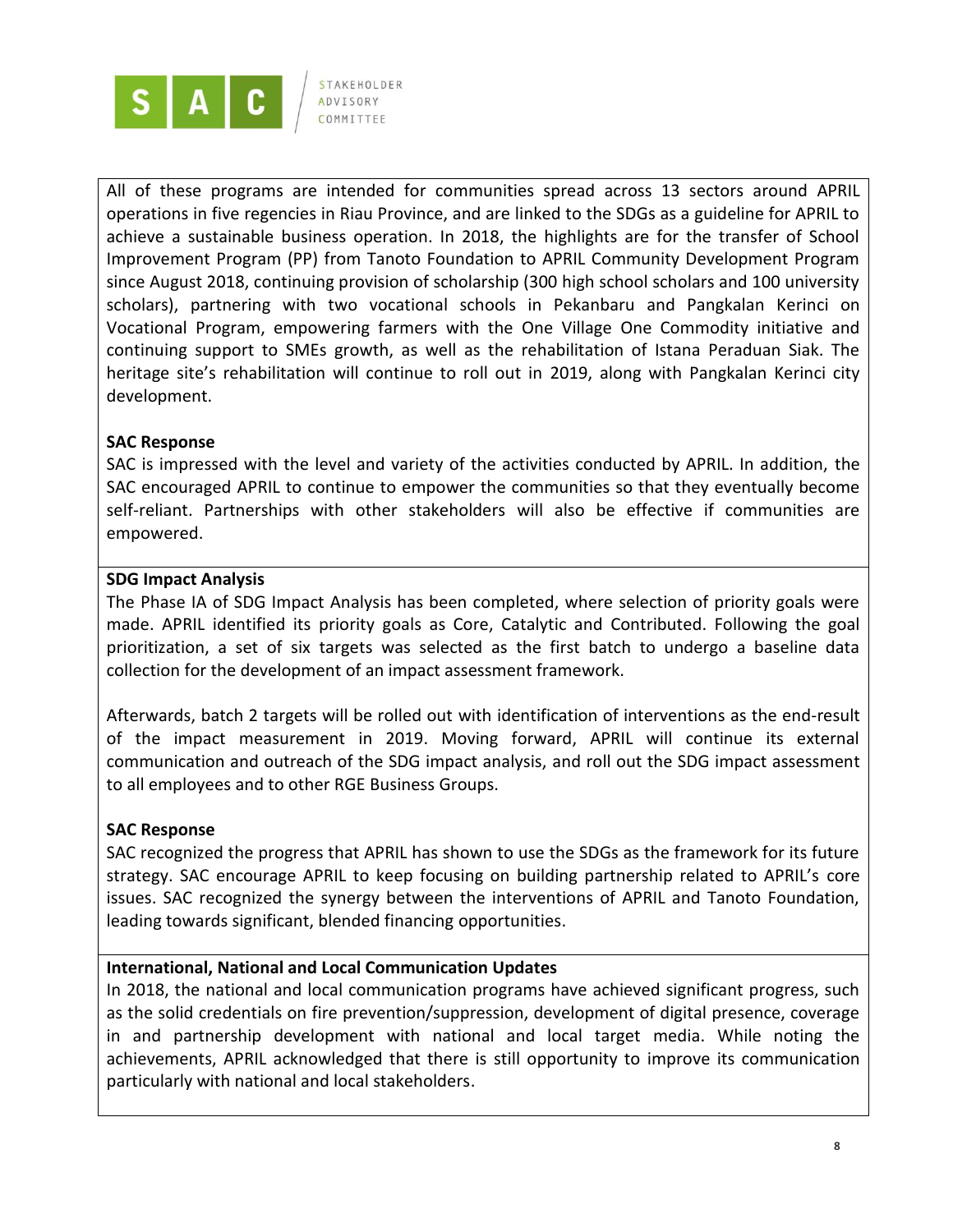

### **SAC Response**

The SAC appreciates the depth and variety of APRIL's national and local communication programs, including the progress that has been made in recent years. SAC believes that there remains a significant opportunity to improve information flows to local employees.

#### **Grievance**

This year, APRIL has improved the grievance handling process according to the timeline set in the SOP. The improvement also includes the continued socialization to suppliers and local communities. APRIL has conducted two rounds of socialization, where the discussions not only cover about grievance mechanism procedure, but also sharing about past grievance resolution process from estate operation and RER as well as presentation of SFMP 2.0 action plans on grievance procedure.

APRIL updated that there are four grievance cases received this year, where all of them were resolved within timeline. Some grievances were raised informally; this year, eight cases were raised directly and resolved by Estate.

#### **SAC Response**

The SAC appreciated all efforts APRIL has made to improve the grievance mechanism. Although the SAC supports the current formal process, it has become apparent that there also is a role for grievance resolution through local dialogue.

This may include initiatives outside the formal grievance mechanism, which are in line with local culture and customs. When this happens, it should be documented and recognized as being on par with the current formal process.

#### **Asia Pacific Rayon (APR)**

A representative from APR provided an update to the SAC of the various stakeholder engagements made ahead of its start-up. External engagements were undertaken throughout October with two webinars and a face to face stakeholder forum in Pekanbaru. Engagement activities also included a workshop for Indonesian fashion designers and participation in local trade expos. The engagements prior to APR's launch are intended to get inputs from stakeholders and to understand the critical issues that concern them. A summary of the webinars was shared with the stakeholders.

#### **SAC Response**

SAC appreciated APR's efforts to proactively engage with diverse stakeholders at an early stage. As an integrated operation with APRIL, SAC welcomed APR should they need advice and feedback from the SAC in relation to their sustainability and communication efforts.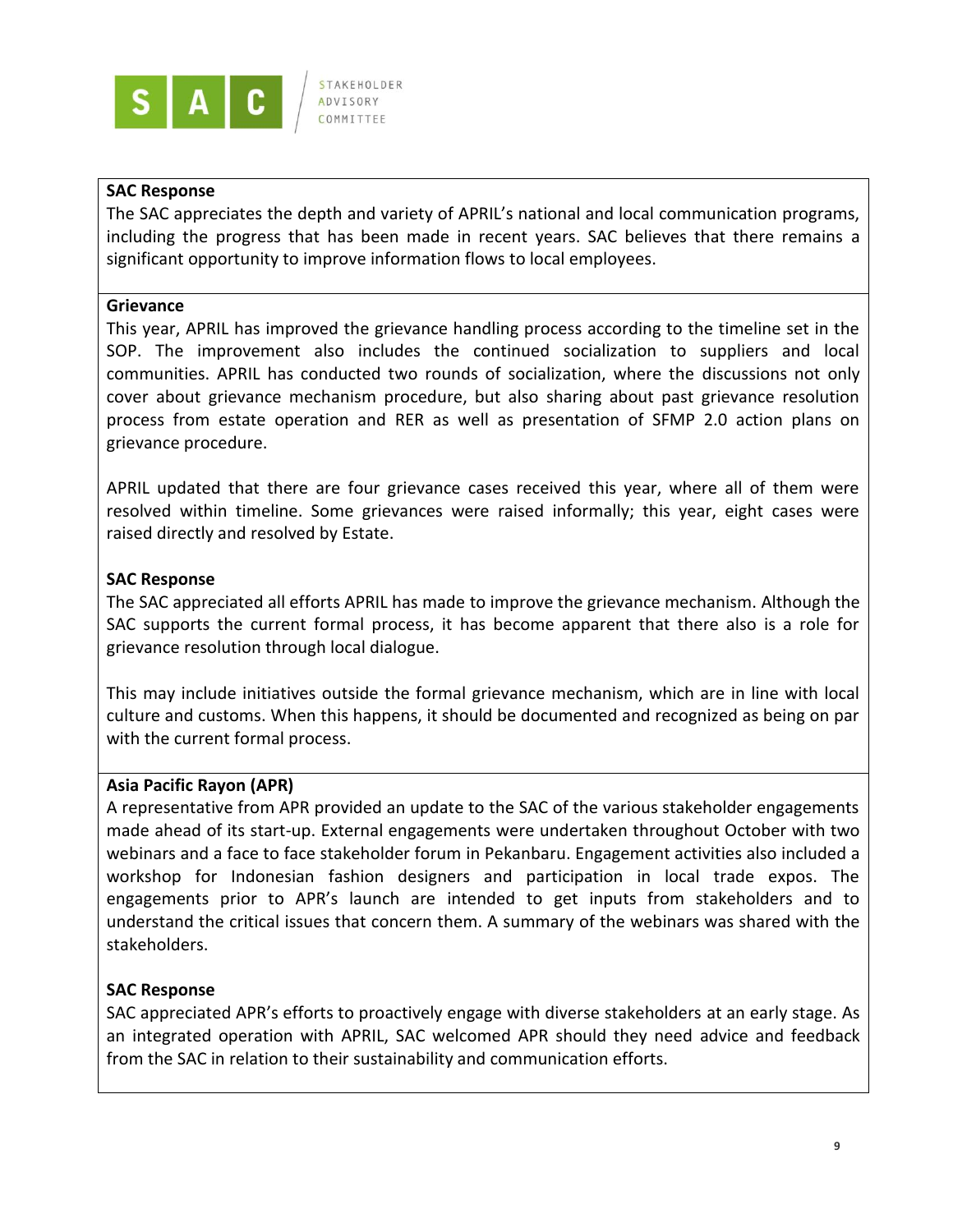

### **APRIL Economic and Fiscal Impact Study**

The Institute for Economic and Social Research (LPEM) at the Faculty of Economic and Business, University of Indonesia presented to SAC a report on the Economic and Fiscal Impact of APRIL's Group Riau Complex (AGRC), for year period 2015 - 2017.

For economic impact, the scope of the study includes AGRC contribution to Gross Domestic Product (GDP)/Gross Regional Domestic Product (GDRP) at National and Riau Province; contribution to household income creation and employment opportunities at National, Riau Province and Pelalawan Regency; distribution of inter-regency impact within Riau Province; and impact of AGRC's Community Development program to household income creation in various sectors.

For fiscal impact, the study analyses AGRC contribution to the National Budget (APBN), to Riau Province and Pelalawan Regency Budget (APBD), and indirect fiscal contribution due to supply chain activities generated by AGRC. This report was also peer-reviewed by Riau University (UR) as well as Islamic University of Riau (UIR). Representatives of both universities also attended the presentation.

# **SAC Response**

The SAC appreciated the efforts of the three partner universities that came and presented their findings to the SAC, and noted that this study is a work in progress. The SAC suggests that there is more communication between APRIL and the partner universities towards the finalization of the study.

### **APRIL Strategic Overview**

APRIL provided a brief review of the key components of sustainability and corporate communications programs in 2018, such as: the ongoing implementation of the SFMP 2.0; the SDG impact analysis; implementation of the RER program; pursuing the process of ending the disassociation from FSC, implementing and improving the approach to responsible peatland management; and strengthening stakeholder engagement.

APRIL shared with the SAC its intention to evolve its sustainability commitments beyond the SFMP 2.0 and adopt a vision and framework that are more holistic and underpinned by bold, achievable targets on key areas. This strategic approach will be set in motion in 2019, including stakeholder consultations, for potential launch in 2020. APRIL also provided an update on its long term wood supply, ensuring that all fiber supply will be fully subjected to SFMP 2.0 compliance.

# **SAC Response**

The SAC appreciated the strategic overview presented by APRIL. During early 2019, The SAC will be reviewing its role and assessing its performance over the past five years. As with any organization, there are opportunities for improvement and this type of assessment is timely.